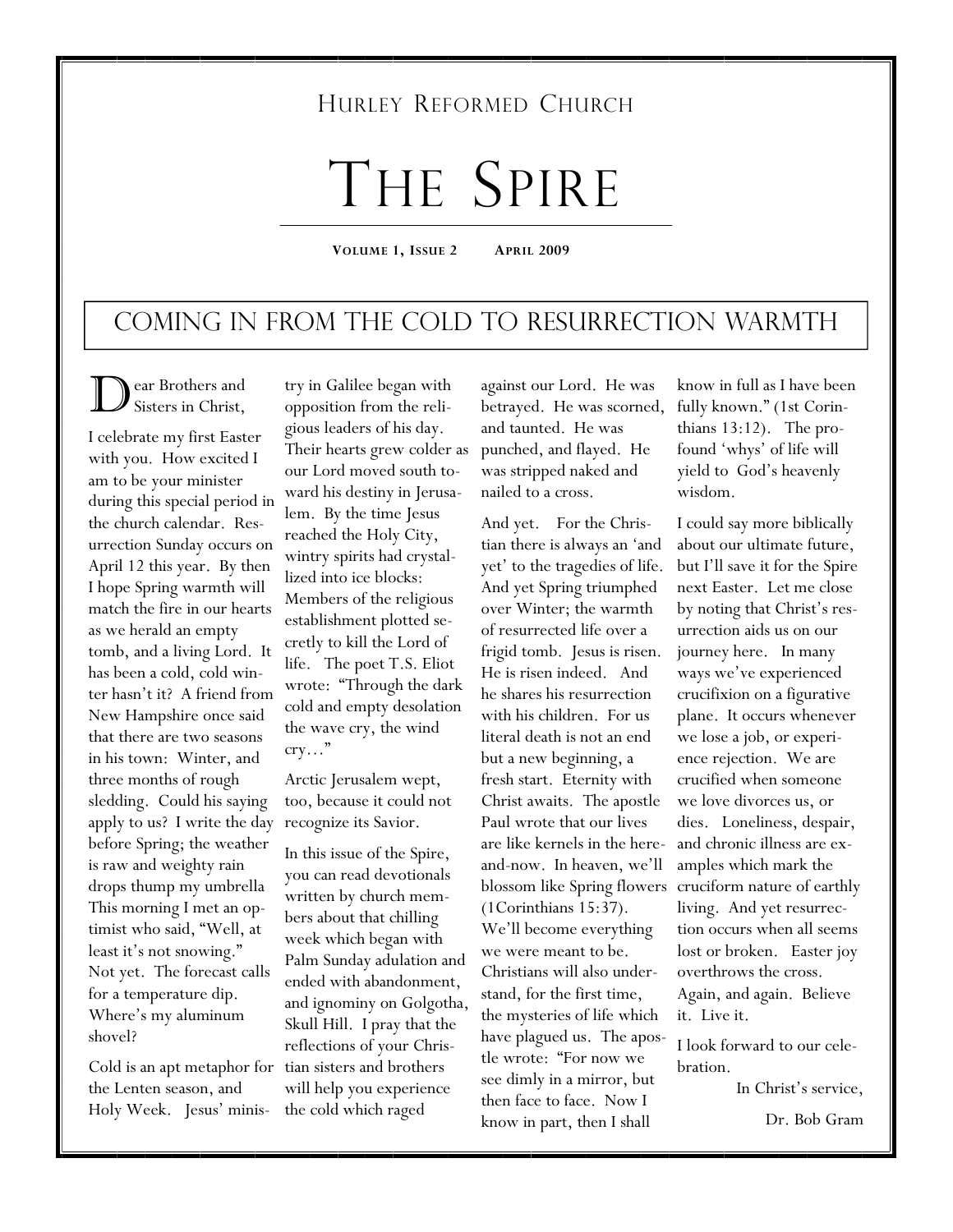*Devotionals for Holy Week by church members . . .* 



I n this passage John paints a picture depicting a quiet man on a gentle animal heading into Jerusalem. He is swarmed by a surging sea of admirers, praising him, adoring him, celebrating him. He did not seek their adoration but accepted what was thrust upon him.

As we put together the entire Passion story, as related by the Gospel writers, we know that Jesus was aware of the significance of this trip to Jerusalem. He knew that this

# PALM SUNDAY

be the culmination of his earthly mission. In spite of this knowledge, and with some hesitation in the Garden of Gethsemane, he relinquished his fears and resistance by praying "thy will be done" (Matthew 26:42). He let God the Father lead and he obeyed.

Passover celebration would way?" Then, I strongly felt Have you ever been challenged to step outside of your comfort zone? I was. A few years ago I was elected to the position of vice president of our Classis. I felt honored to be selected to this office . . . Nice title without a lot of responsibility! Not long into this term, the president resigned and I, unexpectedly, was expected to assume the role of president. My reaction, at first, was a pleading prayer: "O God, is there any other

God's leading and I obeyed. Much like the disciples, I felt chosen and out of my comfort zone. Not only did I need to preside over meetings (I could do that) but I needed the ability to pray publicly to an audience of ministers and elders! The position required me to read liturgies and guide in decisions that would directly affect the careers of these ministers and their churches.

Of course, I was not riding triumphantly to my death, but I do have first hand knowledge that by praying, trusting God and submitting to His will I could do this. I knew He would be with me in this new "opportunity." After two and a half years as Classis president, I survived and so

> *~Frank Pinckney, Elder Greater Consistory*

#### **PRAYER CHAIN**

 $\chi$  e, as members of the Prayer Chain, feel privileged to serve as prayer warriors in Christ's vineyard. We continue to meet every first Sunday of the month and would love to WELCOME NEW MEMBERS! We thank

those who entrust to us their family, friends and loved ones to be prayed for. Confidentiality is required of all members. Please contact any of the following members to have someone put on the list, to update any information, or to join.

Debbie Zuill 247-9157

Shirley Ruth 338-9066 Pat Baker 331-2556

Helen Sgroi, Audrey Frost, Joyce Pinckney, Dahlia Soshensky, Esther Stickley, Linda Bognar, Faye McLane-Jansen, Annie Goetchius, Bunny Heins and Dr. Gram. Thank you and God Bless!

#### *The Triumphal Entry*

*John 12:12-19* 

*12The next day the great crowd that had come for the Feast heard that Jesus was on his way to Jerusalem. 13They took palm branches and went out to meet him, shouting,* 

 *"Hosanna![ "* 

 *"Blessed is he who comes in the name of the Lord!" "Blessed is the King of Is-*

*rael!" 14Jesus found a young donkey and sat upon it, as it is written,* 

*15"Do not be afraid, O Daughter of Zion; see, your king is coming, seated on a donkey's colt."* 

*16At first his disciples did not understand all this. Only after Jesus was glorified did they realize that these things had been written about him and that they had done these things to him.* 

*17Now the crowd that was with him when he called Lazarus from the tomb and raised him from the dead continued to spread the word. 18Many people, because they had heard that he had given this miraculous sign, went out to meet him. 19So the Pharisees said to one another, "See, this is getting us nowhere. Look how the whole world has gone after him!"*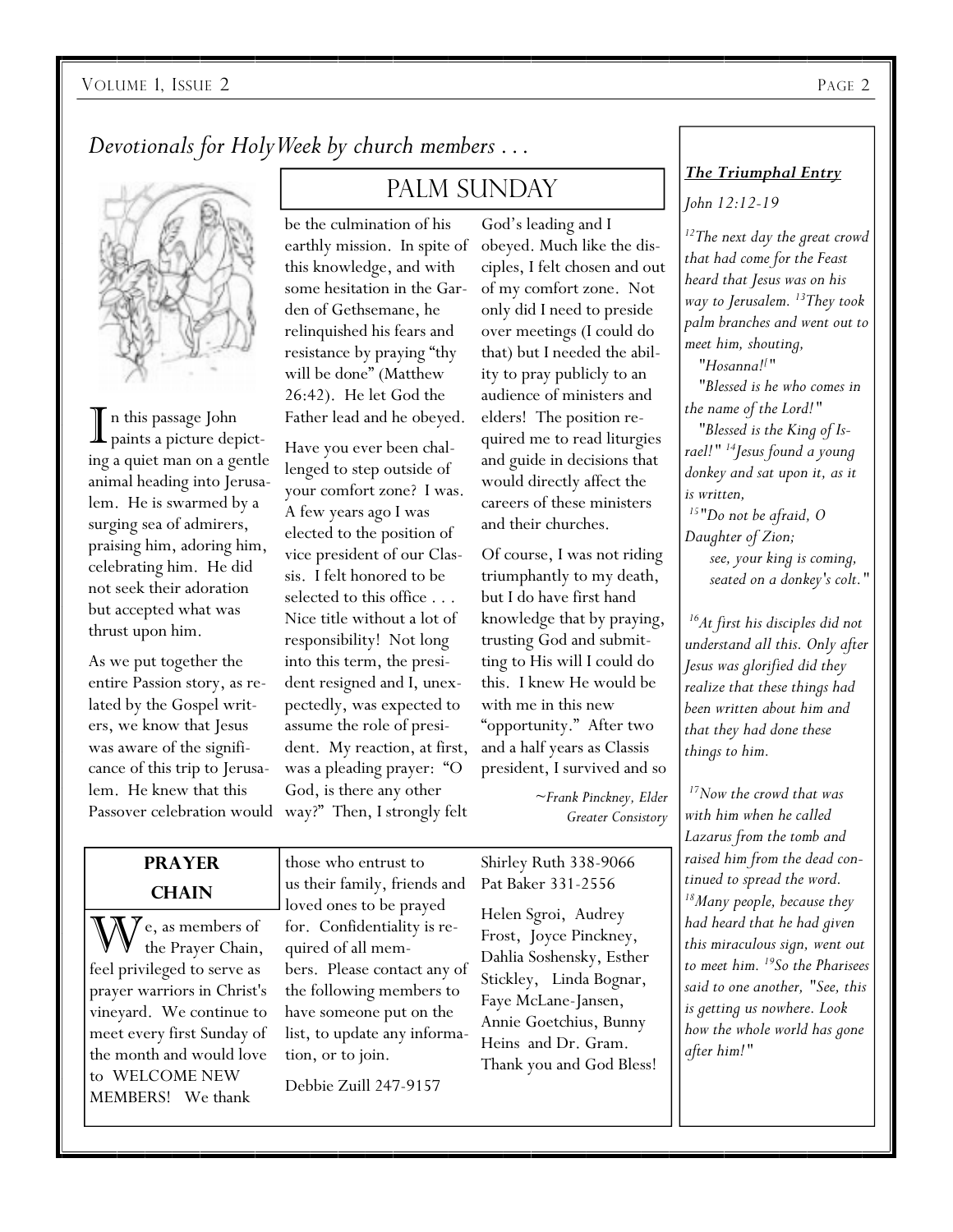

J esus and the disciples went into the garden that fateful night. He asked that Simon, James and John accompany him as he traveled further into the garden to pray to his Father. Jesus states, "My soul is very sorrowful, even to death; remain here and watch." The Gospel vividly illustrates Jesus' distress as he prostrates himself and asks God to be relieved of the cup of fate, and if not relieved of that cup, that God's will be done. During his time of distress he walks back to be with the three disciples. He finds them sleeping. Upon waking them he chides them for their failure to be there for him in this time of need. Again Jesus goes off to pray and as he returns to

# THE GARDEN OF GETHSEMANE Mark 14:32-42

the disciples he is distressed by their again not being there for him. Upon returning for a third and final time he rebukes them and tell them they are too late to be of support in his greatest hour of need.

Herb was diagnosed with pancreatic cancer. Though he fought valiantly to survive, he soon came to the realization that his mortality was not a question of when but how could he die with dignity for his family and friends. Loves ones had always been Herb's joy. Throughout his gregarious life Herb had been a caring and giving individual. He was beloved in the community for his willingness to assist those in need and he was a long time chair of the United Way Board. As the cancer destroyed his body Herb learned a very difficult lesson about human caring as he and his family felt abandoned by the close friends and the community that Herb has served so well.

However, Herb told his wife on his death bed that he had learned the value of true friendship from those who we would not have ever expected to be so faithfully supportive on his journey along death's path.

Mark's Gospel first shows us that those we believe will be there in our greatest hour of need cannot automatically be counted on to walk the journey with us. Your personal reflection upon the unknown will bring out the superficiality of many of those in your life; as individuals unable to deal with their own mortality turn aside and ignore your plight. Secondly, the gospel teaches us, through the failure of Simon, James and John, what it is that we must become to be meaningfully involved for those we love and care for as they walk their personal journey toward the unknown.

*~Anonymous, Member* 

#### **Sermons Available on cd**

If you were away, touched by something you heard, or would like to share with someone, please help yourself to one of the complimentary discs found on the table in the vestibule. Copies of previous sermons continue to be available. Call the office to request one.

*32They went to a place called Gethsemane, and Jesus said to his disciples, "Sit here while I pray." 33He took Peter, James and John along with him, and he began to be deeply distressed and troubled. 34"My soul is overwhelmed with sorrow to the point of death," he said to them. "Stay here and keep watch."* 

*35Going a little farther, he fell to the ground and prayed that if possible the hour might pass from him. 36"Abba, Father," he said, "everything is possible for you. Take this cup from me. Yet not what I will, but what you will."* 

*37Then he returned to his disciples and found them sleeping. "Simon," he said to Peter, "are you asleep? Could you not keep watch for one hour? 38Watch and pray so that you will not fall into temptation. The spirit is willing, but the body is weak."* 

*39Once more he went away and prayed the same thing. 40When he came back, he again found them sleeping, because their eyes were heavy. They did not know what to say to him.* 

*41Returning the third time, he said to them, "Are you still sleeping and resting? Enough! The hour has come. Look, the Son of Man is betrayed into the hands of sinners. 42Rise! Let us go! Here comes my betrayer!"*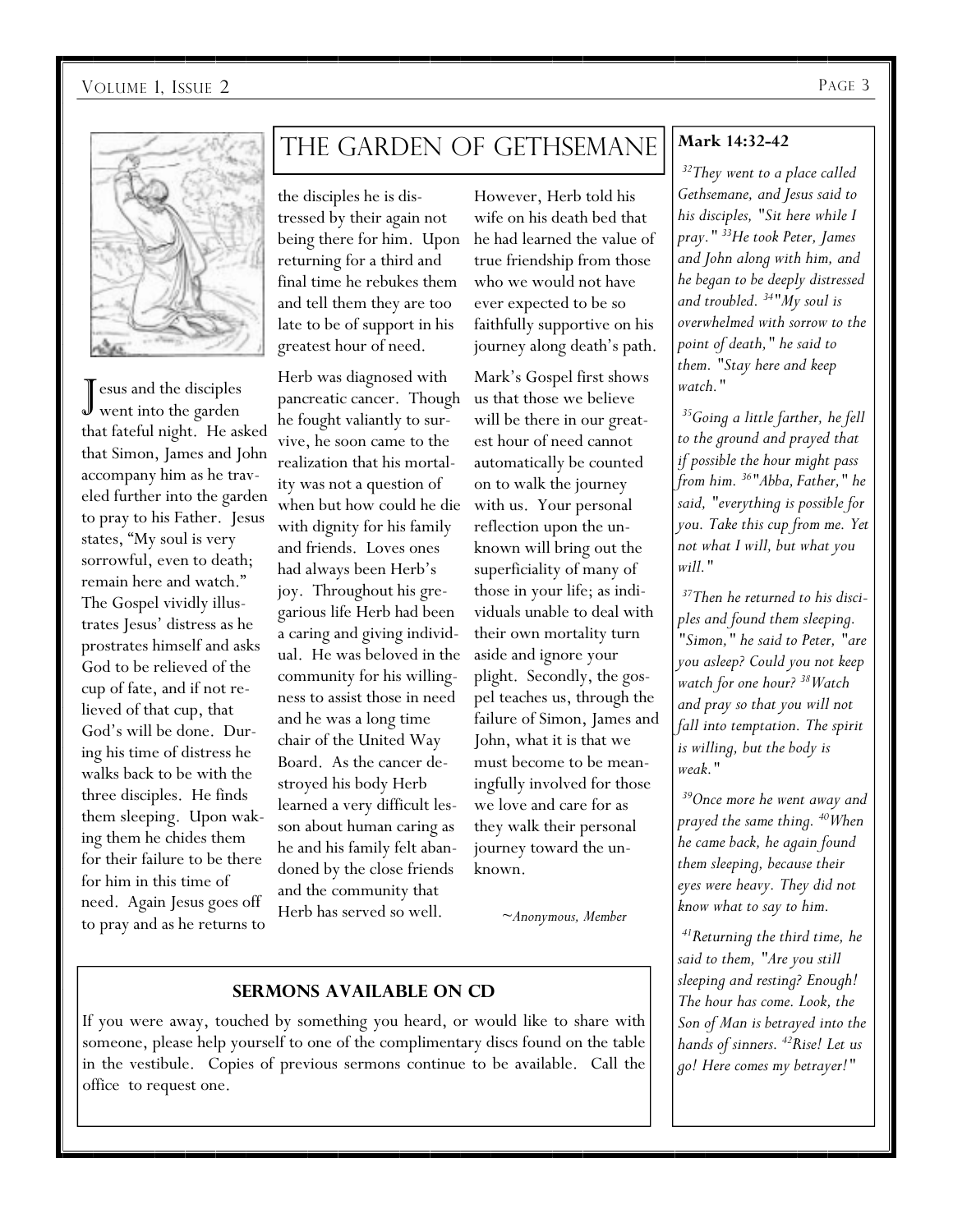#### **John 19:23-27**

*23When the soldiers crucified Jesus, they took his clothes, dividing them into four shares, one for each of them, with the undergarment remaining. This garment was seamless, woven in one piece from top to bottom.* 

*24"Let's not tear it," they said to one another. "Let's decide by lot who will get it." This happened that the scripture might be fulfilled which said, "They divided my garments among them and cast lots for my clothing." So this is what the soldiers did.* 

*25Near the cross of Jesus stood his mother, his mother's sister, Mary the wife of Clopas, and Mary Magdalene. 26When Jesus saw his mother there, and the disciple whom he loved standing nearby, he said to his mother, "Dear woman, here is your son," 27and to the disciple, "Here is your mother." From that time on, this disciple took her into his home.* 

The Crucifixion THE CRUCIFIXION

*N*his passage exemplifies the love Jesus had for his mother, Mary. It was custom for the soldiers that executed the criminal to divide the gardid so with all his belongings, but Jesus' tunic was seamless (priceless to us) and probably handmade by Mary. Rather than destroying the garment,

#### **Luke 23:33-38**

*33When they came to the place called the Skull, there they crucified him, along with the criminals—one on his right, the other on his left. 34Jesus said, "Father, forgive them, for they do not know what they are doing." And they divided up his clothes by casting lots.* 

*35The people stood watching, and the rulers even sneered at him. They said, "He saved others; let him save himself if he is the Christ of God, the Chosen One."* 

*36The soldiers also came up and mocked him. They offered him wine vinegar 37and said, "If you are the king of the Jews, save yourself."* 

*38There was a written notice above him, which read: THIS IS THE KING OF THE JEWS.* 

ments among themselves. They cross watching the beatings in the by cutting it up, they cast lots – or gambled for it. Yes, they rolled dice, while our savior was dying. I have often thought about Mary witnessing all of this, and standing in front of the final minutes of her son's torture, as he was naked, bleeding from the spike thorns, and nailed to the cross. How her heart was devastated by everything she was seeing. Jesus knew

the pain his mother was enduring, and in one of his last earthly breaths, he told one of the disciples to take Mary as his own mother and care for her. Jesus put her first, before his own pain. His love for Mary, as is his love for each of us, is beyond explanation.

> ~*Lisa Longto, Elder Greater Consistory*

Jesus' plea from the cross teaches us two im-

portant lessons about God's infinite love for us and His forgiveness of our sins. First, we are taught that when we seek His forgiveness, our sins are forgiven through Christ because of God's divine will. This is the freedom that Jesus secured for us through his crucifixion. Second, we witness once again Jesus' teaching and leading us by example. When he uttered the words as He hung on the cross.

"Father, forgive them; for are called to act as He did they know not what they are doing," Jesus modeled extraordinary compassion for those who were crucifying him. Certainly, if Jesus was able to forgive the hateful, vicious hands that nailed Him to the cross, we too should be able to forgive others who have offended or wronged us. Perhaps there are people in our lives who have hurt us so deeply that we continue to harbor hateful, bitter feelings toward them. Maybe we were even in the right. I believe that through Jesus' teaching on the cross, we

and forgive them. At times, this may seem nearly impossible to us but if we are to truly live in peace and cultivate peaceful, meaningful, relationships, we must pray for Jesus' strength to help us. He is waiting to empower us if we will only call upon Him for assistance! During this season of Lent, let us not only remember that Jesus died on the cross to forgive us our sins but also that He calls upon us to forgive others, just as He forgave those hands which crucified Him. *~Amy Ryan Member* 



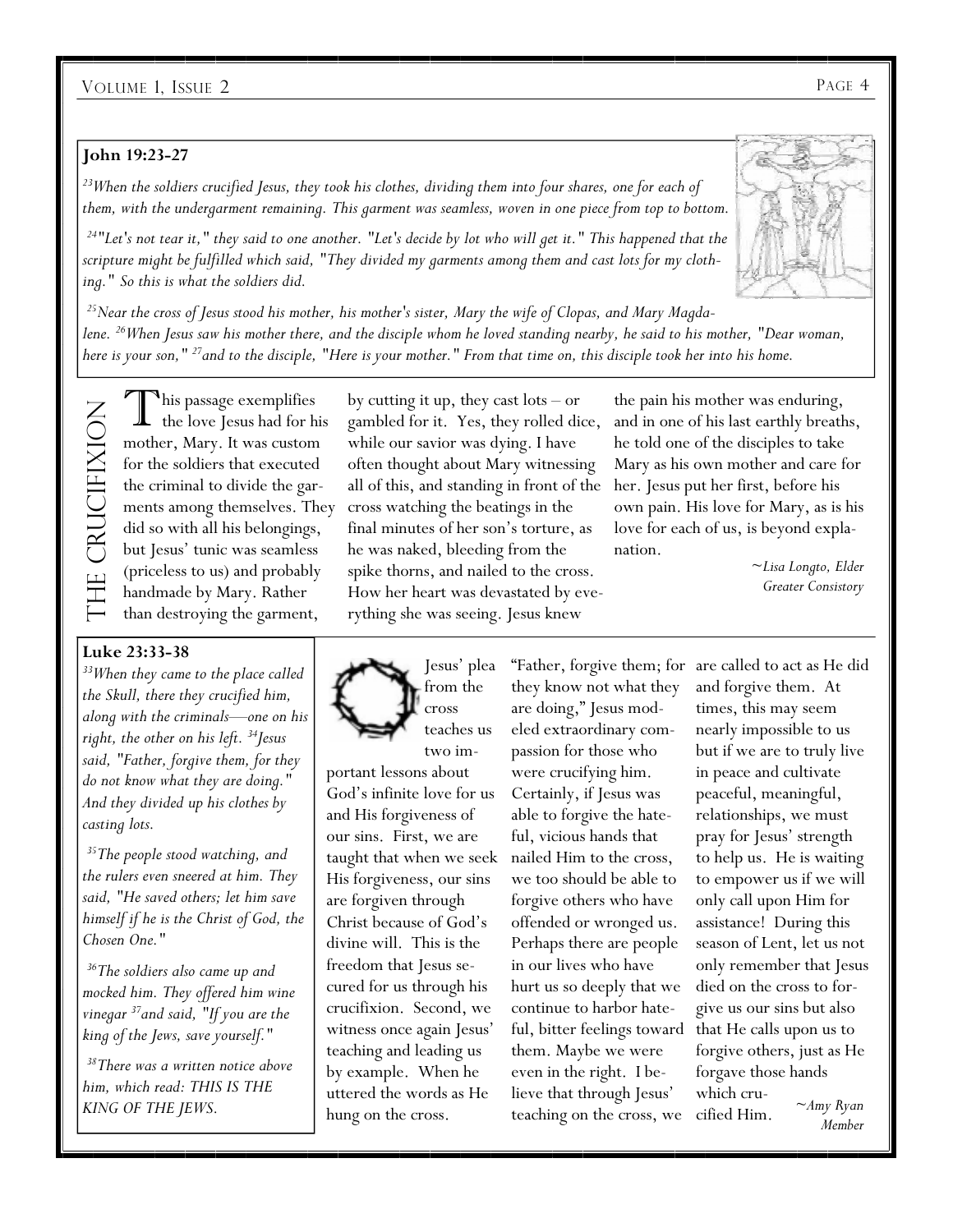# **The crucifixion**

 $\displaystyle\mathop{\bf M}\nolimits$  y father once told me to do something good or to do the right thing. These words have stayed with me over the years. They could be interpreted to mean different things. For example can we wait until the last minute before we do the right thing? To me it was a reminder that we are supposed to do good, not evil and should show that in our daily living.

Jesus death on the cross covers all of our sins and, as the repentant thief discovered, it is never too late to believe in



Christ. The thief recognized that Jesus is God and, would die on the cross although blameless.

He also knew that he deserved his punishment and was unworthy of mercy. Yet he understood that Christ was indeed God and asked to be remembered in the kingdom of heaven. Christ not only

grants his request but gives him the instant assurance of the life everlasting beginning that very moment of his belief.

By the grace of God we are saved. His love for us is boundless and far beyond our human understanding. My heart aches for those still searching for forgiveness and the assurance that comes with accepting Christ as Lord. The promise is there; it is never too late.

> *~Glenn Decker, Elder Greater Consistory*

#### **Luke 23:39-43**

*<sup>39</sup> Then one of the criminals who were hanged blasphemed Him, saying, "If You are the Christ, save Yourself and us." <sup>40</sup> But the other, answering, rebuked him, saying, "Do you not even fear God, seeing you are under the same condemnation? <sup>41</sup> And we indeed justly, for we receive the due reward of our deeds; but this Man has done nothing wrong." <sup>42</sup> Then he said to Jesus, "Lord,remember me when You come into Your kingdom." <sup>43</sup> And Jesus said to him,* 

*"Assuredly, I say to you, today you will be with Me in Paradise."* (New King James Version)

#### **John 19:28-30**

*28Later, knowing that all was now completed, and so that the Scripture would be fulfilled, Jesus said, "I am thirsty." 29A jar of wine vinegar was there, so they soaked a sponge in it, put the sponge on a stalk of the hyssop plant, and lifted it to Jesus' lips. 30When he had received the drink, Jesus said, "It is finished." With that, he bowed his head and gave up his spirit.* 

This passage from the Gospel of John sets the stage for Good Friday. Jesus says he is thirsty and vinegar is given to quench that thirst. Would you like that to be your last drink on earth? Why is it called "Good Friday", when it appears there is nothing good to say about that day of crucifixion so long ago. Yet there is good which comes from the tragedy which occurs on that Good Friday.

The key part of this passage is found in the words of Jesus, when he says: "It is finished." What does he mean? What is the reference? The word, "It" means the work that his Father gave Jesus to accomplish on earth--the salvation of the world. Usually we think that Easter completes the divine plan. Yet we remember that Jesus told his disciples at the last supper, that he would not

# **It is finished**

drink of the vine again, until he drinks it new in the kingdom of God. In other words the divine drama of salvation will only be realized when Jesus comes again. We also forget that Jesus kept telling us all along why he came – to fulfill his Father's will throughout his earthly ministry. In his dying breath he completed that wonderful, and challenging task.

So, when you ask the question: "What is good about Good Friday?", consider both sides of the question. What's not so good...AND what is good.

 $\div$  It is not good to see someone suffer and die;

 $\div$  It is not good to someone betrayed;

 $\div$  It is not good to see someone abandoned and forsaken; but then…

 $\div$  It is good that someone died for our sins;

 It is good that someone gave us forgiveness of our sins;

 $\div$  It is good that someone opened the gates to heaven for us; and

**←** It is good that someone made peace with God for

*~Doug Constant, Elder* 

us.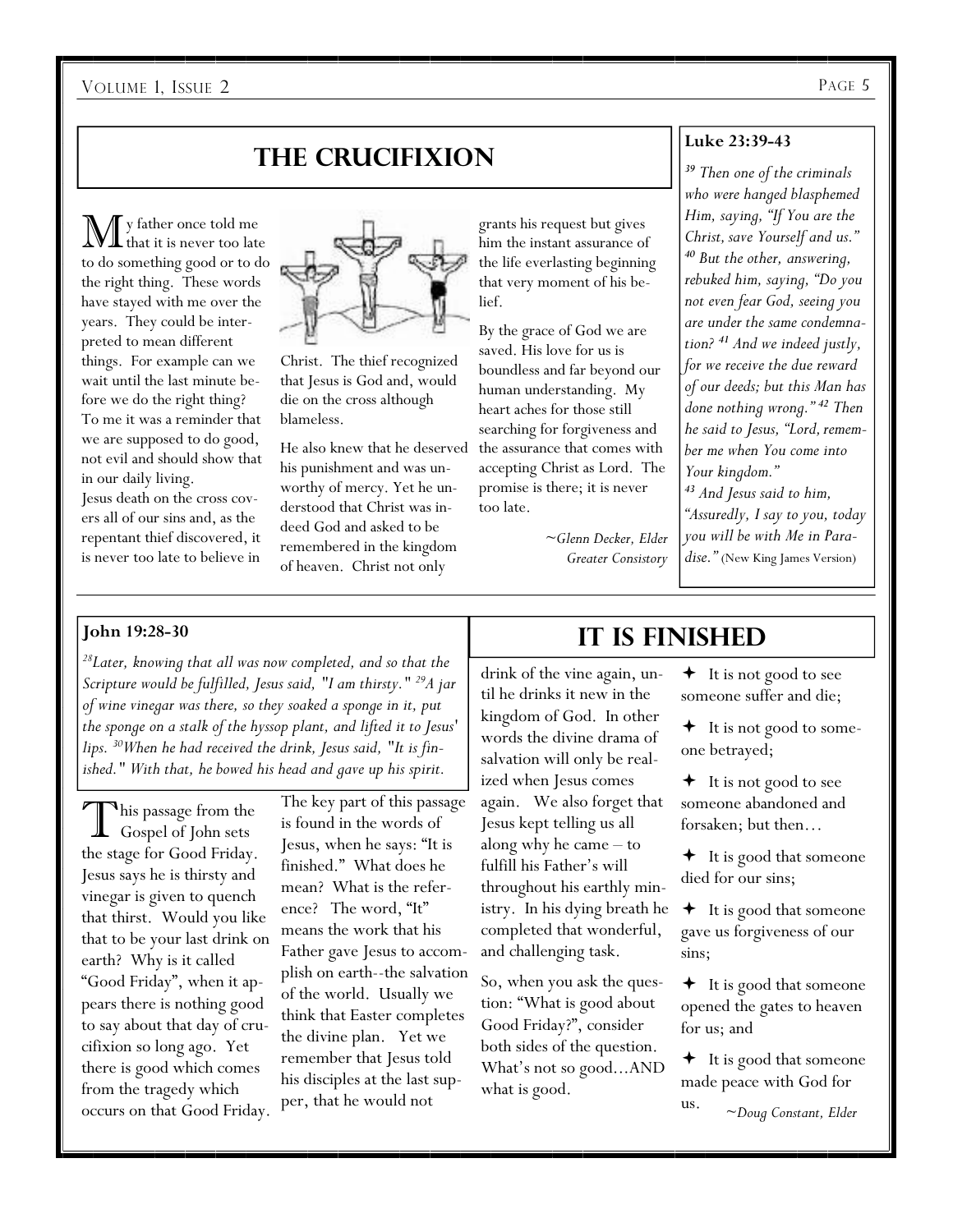## **THE DEATH OF JESUS**

#### **Mark 15:33-37**

*33At the sixth hour darkness came over the whole land until the ninth hour. 34And at the ninth hour Jesus cried out in a loud voice, "Eloi, Eloi, lama sabachthani?"—which means, "My God, my God, why have you forsaken me?"* 

*35When some of those standing near heard this, they said, "Listen, he's calling Elijah."* 

*36One man ran, filled a sponge with wine vinegar, put it on a stick, and offered it to Jesus to drink. "Now leave him alone. Let's see if Elijah comes to take him down," he said.* 

*37With a loud cry, Jesus breathed his last.* 

here is a moment in the movie Priest where the young clergyman, suffering a crisis of faith, confronts an image of Christ, accusing him of what amounts to an unfair advantage. Because, the priest laments, He knew for sure, and none of the rest of us can ever live in that certainty. That argument strikes me as profound truth, yet I am faced with a crucified Lord who cries out in His anguish "My God, my God, why have you abandoned me?" There is no majesty in this, no certainty, only fear and isolation. I think this phrase, more than any other, professes Christ's humanity. At his most desperate moment Jesus, the son of man, feels that God has turned away from Him. Certainly

the rest of us can be forgiven our little crises of faith.

The truth is that I go from day to day second-guessing what is right and what is true – my own internal 'What Would Jesus Do?' campaign. Sometimes it's big things, but more often it's the little interactions and decisions that make up a life. I also live in a pluralistic society, and I have friends, colleagues and students of all faiths, and of no faith. Trying to understand their beliefs, and answer questions about my own, requires me to examine my faith on a regular basis. Some days it seems my relationship with God amounts to one long argument. But I remember all the characters in the Bible that argue with God -- Moses, Jonah, most of the prophets -- and

I decide I'm in pretty good company. I believe that God is loving

enough to allow me my doubts, embrace me in my fear, and let me exhaust my arguments. He knows, as do I, that while my arguments are almost always intellectual, my faith resides in my heart. Shortly after Christ cried out in abandonment, He commended His spirit into His Father's hands (Luke 23:46), and I am certain that He was received there with love. At the end of the day my faith is greater than my doubt, and like the father in Mark 9:24 I pray "Lord, I believe, help my unbelief."

*~Cindy Sumerano, Elder* 

| April 5<br>10:00am            | Palm Sunday Morning Worship Services<br>Mark 11:21-11, "Living Under a Cloud"                                                        | April 12<br>6:30am | Easter Daw<br>in the sanct                                |
|-------------------------------|--------------------------------------------------------------------------------------------------------------------------------------|--------------------|-----------------------------------------------------------|
|                               | Distribution of Palms, Sacrament of Communion<br>Easter egg hunt for children during coffee hour                                     | 7:30am             | led by the Y<br>Easter Breal                              |
| April 8<br>7:30 <sub>pm</sub> | Maundy Thursday Evening Worship Service<br>John 13:1-20; 31-35, "Serving Lessons"<br>Celebration of the Lord's Supper                | 9:00am             | in Schadewa<br>sponsored b<br>\$5.00 adult<br>Easter Mori |
| April 9                       | Good Friday                                                                                                                          | 11:00am            | John $20:1-1$                                             |
| $12:00 -$                     | Joint worship services at Fair Street Church                                                                                         |                    |                                                           |
| 2:00 <sub>pm</sub>            | Sponsored by the Kingston Area Council of Churches<br>Seven Last Words of Christ<br>John 19:30, "It Is Finished," Dr. Robert L. Gram |                    | Alleluia! }                                               |

#### **Holy week**

#### **CELEBRATE THE RISEN CHRIST**

| April 12 | <b>Easter Dawn Services</b>     |
|----------|---------------------------------|
| 6:30am   | in the sanctuary                |
|          | led by the Youth Group          |
| 7:30am   | Easter Breakfast Buffet         |
|          | in Schadewald Hall              |
|          | sponsored by the Youth Group    |
|          | \$5.00 adults/\$2.00 children   |
| 9:00am   | Easter Morning Worship services |
| 11:00am  | John 20:1-18, "Seeing Clearly"  |
|          |                                 |

Alleluia! He is Risen!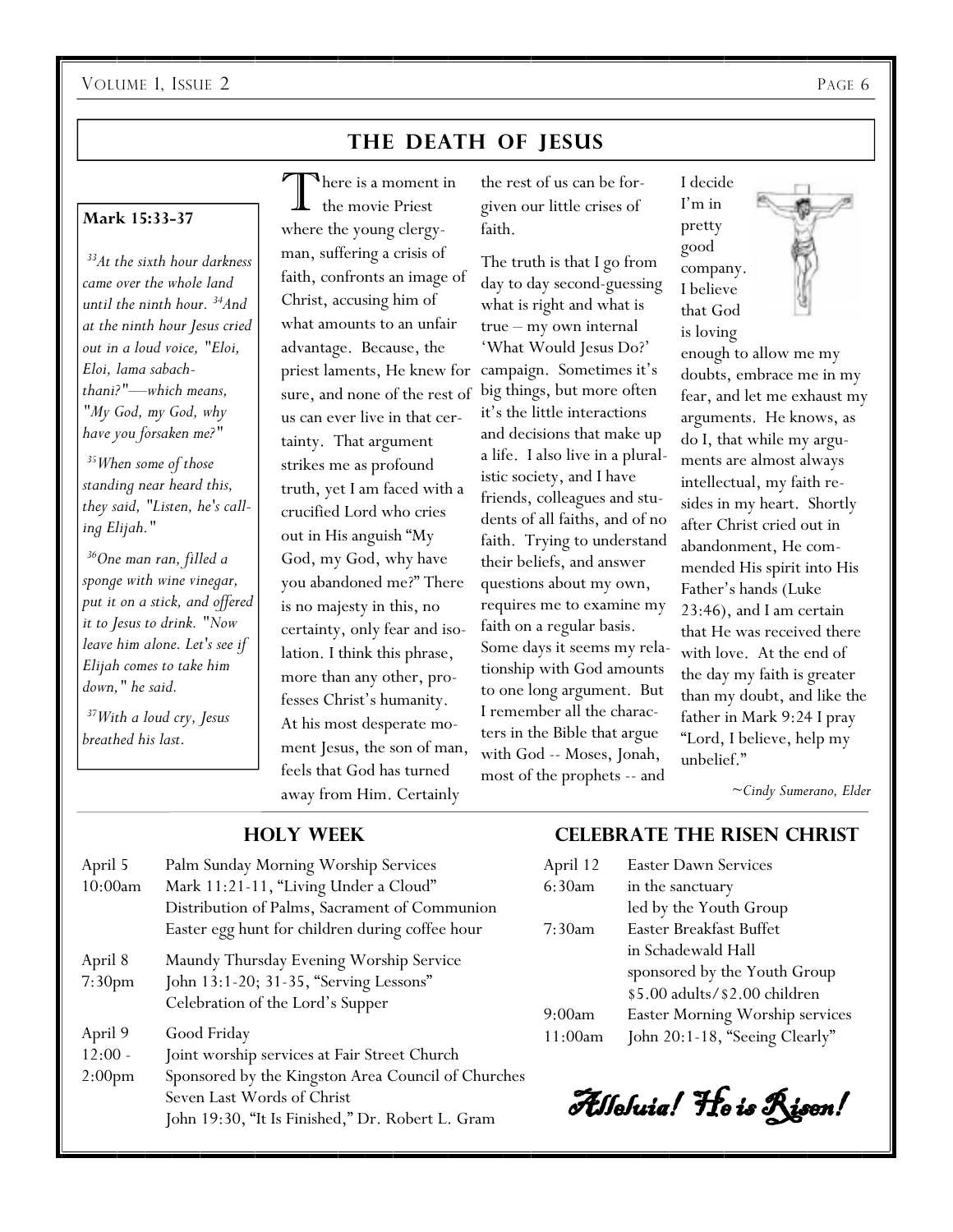#### VOLUME 1, ISSUE 2

### **Property and Maintenance**

#### **It was a ROCKING party (A sheet rocking party)**

Dr, Bob emphatically announced that we had a sheet rocking party on Sunday, March 22. What a time we had!! Six men, five sheets of sheetrock, three ladders, and one thousand measurements filled the bathroom. It was standing room only at this party. In the end, after 50 years of waiting, the men's bathroom actually has a ceiling installed!

Note to the ladies: We put the ceiling in the boy's room first so that we could practice before putting up the PERFECT ceiling for you in the woman's room. Hopefully by the time you read this (or soon after ) the ceiling will be installed for you as well. More invites for future parties will be forthcoming. Many thanks to Dick Shook, Bob Pfeiffer, Russ Lewis, Hal Hauck, and Dennis Croswell for coming in to do the work.

#### **Are you prepared? Our Scouts are!**

The boy scouts are ready to work! A few boy scouts that go to the church have signed up to do work projects. Two projects in the works are painting of the new bathroom ceilings

(Brian Rafferty) and spring yard clean up work for the parsonage and church grounds (Alex Sirni). We are working with other scouts who would like to do six hour projects as well.

#### **The grass is always….. GROWING! Lawn mowing**

We are in the process of getting price quotes from some lawn mowing companies for mowing services for the church and parsonage grounds. If anyone knows companies that we should consider please let me know.

Enjoy the nice weather! Joe

# **5,822….**

5,822…what does the number represent? It's the number of soda cans and bottle returns that the Youth Group has turned in so far. We would like that number to go higher and that can't be done without your help. How can you help? Bring your bottle and can returns to church and leave them in the collection box in Schadewald Hall. We will return them for you. A simple way for you to help our Relay for Life team & the American Cancer Society. Thanks for your support.

5,822 X  $5¢ = $291.10$ 

G od is sitting in Heaven when a scientist says to Him, "Lord, we don't need you anymore. Science has finally figured out a way to create life out of nothing. In other words, we can now do what you did in the 'beginning'."

"Oh, is that so? Tell me..." replies God.

"Well", says the scientist, "we can take dirt and form it into the likeness of you and breathe life into it, thus creating man."

"Well, that's interesting. Show Me. "

So the scientist bends down to the earth and  $\parallel$ mold the soil.



"Oh no, no, no..." interrupts God. (I love this...)

"Get your own dirt."

**AN APPLE A DAY** . . . Keeps the doctor away. Well, that didn't work for me. What did work was the Prayer Chain. Now that my health has improved, I wish to thank the congregation of the Hurley Reformed Church for the many prayers and good wishes that helped me recover.

> Thanks to all of you, Ronald Burns

## **Coffee Hour**

Everyone is encouraged to stay after worship for a time of fellowship and refreshments at coffee hour. Some times we have a special event with a cake. Other times it is nice if people can bring something in to

share. There is a sign up calendar in the church hall or you can contact Bonnie Dumas to sign up. Remember it does not need to be fancy, or even home made. A few people can even share a date so that everyone only needs to bring one item such as a coffee cake or box of donuts.

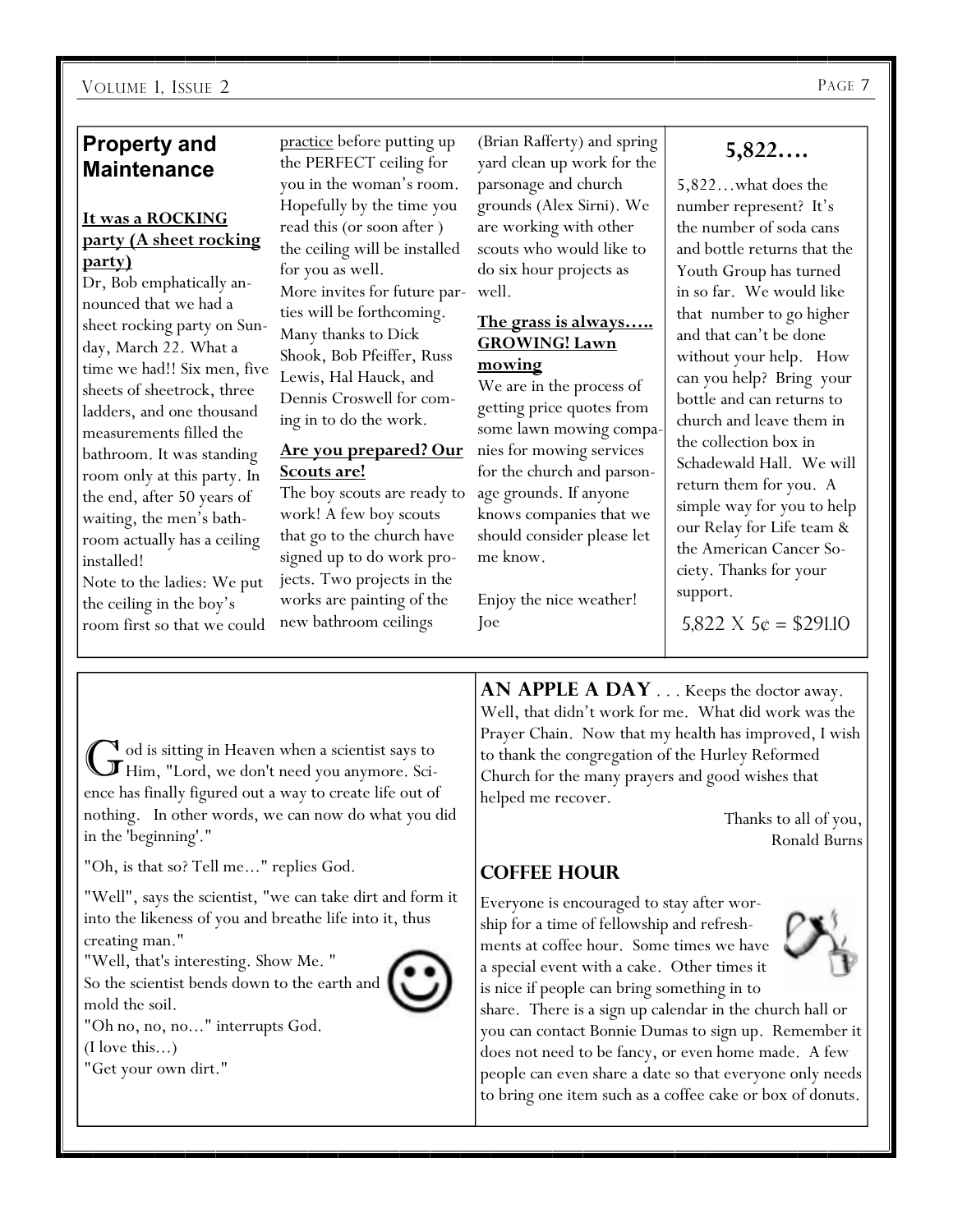#### **YOUTH GROUP**

We held our annual Brooks BBQ dinner on March 3rd. We had a slow start with our pre-orders but we didn't end that way. In 3 hours we served 824 dinners. WOW!! Thank you so much to everyone that came out and supported this fund raiser. Because of your help we are able to attend our retreat weekend in April at Camp Warwick in Warwick, NY. Mark your calendars -- we'll be doing this next year and we are shooting to serve 1,000 dinners!!

On March 29 we sponsored coffee hour after church to kick off our Relay for Life team fundraising. The Relay will be held at Deitz Stadium in Kingston on May 30th from 10am till 1am.

Team Spirit item are available for sale: frisbees, buckets, bookmarks and more. We would like more team members and walkers and donations. You can make a donation at

our website at http:// main.acsevents.org/site/TR? pg=team&fr\_id=14032&team\_id=3 53797.

Simply click "Donate" and enter your donation. You will be helping so many people suffer-

ing with this disease. Or, you can send a check made out to the American Cancer Society to: Sandy Emrich, 297Marcott Rd, Kingston, NY 12401 and I will add it to our team donations. Thank you for all of your help in helping us reach our team goal of \$4,500.

On May 23rd we will be going to Adams in Kingston to plant flowers at 6/6/09 Car Wash at Stage One their location. Over the years Adams has helped us out in so many ways and we wanted to thank them for all that they have done for us. We are opening this up to anyone that would like to help plant flowers. Please sign up to do this and bring your shovel,

knee pads and help us thank them for all of their support.

Our April collection will be laundry detergent and dryer sheets for the Ronald McDonald house in Albany, NY. The families really appreciate your donations. Please put them in our collection bin.

Upcoming:

4/11/09 9am cooking, setup & rehearsal for Easter Dawn

4/12/09 Easter Dawn

4/24-26/09 Camp Warwick

5/23/09 Adam's in Kingston

5/30-6/1/09 Relay for Life

Auto on Rt. 9W. This is a Relay for Life fund raiser.

Penny Social in the fall

*~Sandy Emrich, Lisa Longto and Katie Emrich, Co-Chairs* 

#### *Happy Birthday!* Travis Horvers 2, 98 Jack Stelter 3, 96 Trevor Davenport 4, 92 Molly Salzmann 12, 94 Zachary Burns 15, 99 Kyle Constant 17, 97 Sabrina Browning 17, 01 Lauren Shaffrick 20, 01 Zachary Mecabe 22, 96 Margaux Seche 25, 98 Emily Waligurski 26, 95 Kendra Rubino 26, 02 Miranda Davenport27, 98 Bradley Merrill 28, 91 Wayne Waligurski 1 Mildred Mattison 4 Harriet Drake 5 Kathy Hauck 5 Fred Kurtz 6 Jeff Rafferty 7 Jean Dussol 8 Shirley Burns Esther Stickley 11 Beverly Roosa 12 Barbara Baker 12 Courtney Johnson 14 Christine Beesmer 14 Helen Lehtonen 16 Ann Every 17 Joan Sutton 19 Todd Jordan 19 Shirley Tucker 19 Janet Davis 21 Esther Keator 22 Jeff Fredenberg 23 Henry Dussol 24 Jo Lupton 24 Julie Jordan 27 Chuck Gravina 27 Melissa Lasher 28 Elizabeth Askue 29 Rick Soshensky 30 Cole Jordan May 1, '96 Ashby Johnson 2, '96 Mikayla Mellin 2, '96 Victoria LaFiandra 5, '99 Jonathan Helsley 5, 05 Liz Wilson 7, 91 Terry Conlin 2 Neil Zuill 2 Lori Baker 3 Gil Hoppenstedt 4 Faye McLane Jansen 4 Kathy Burns 4 Ross Johnson 5 *Happy Anniversary!* Barbara & Chris Zell 7 Allan & Bonnie Dumas 13 Nita & Bill Rockwell 19 Carla & Craig Paton 22 Dan & Midge Stott 23 Gregg & Linda Moon 26 Mary Lou & Mike Christiana 28 Gary & Lisa Longto 30 Jim & Sheila Craven May 5

Jane Merrill 20

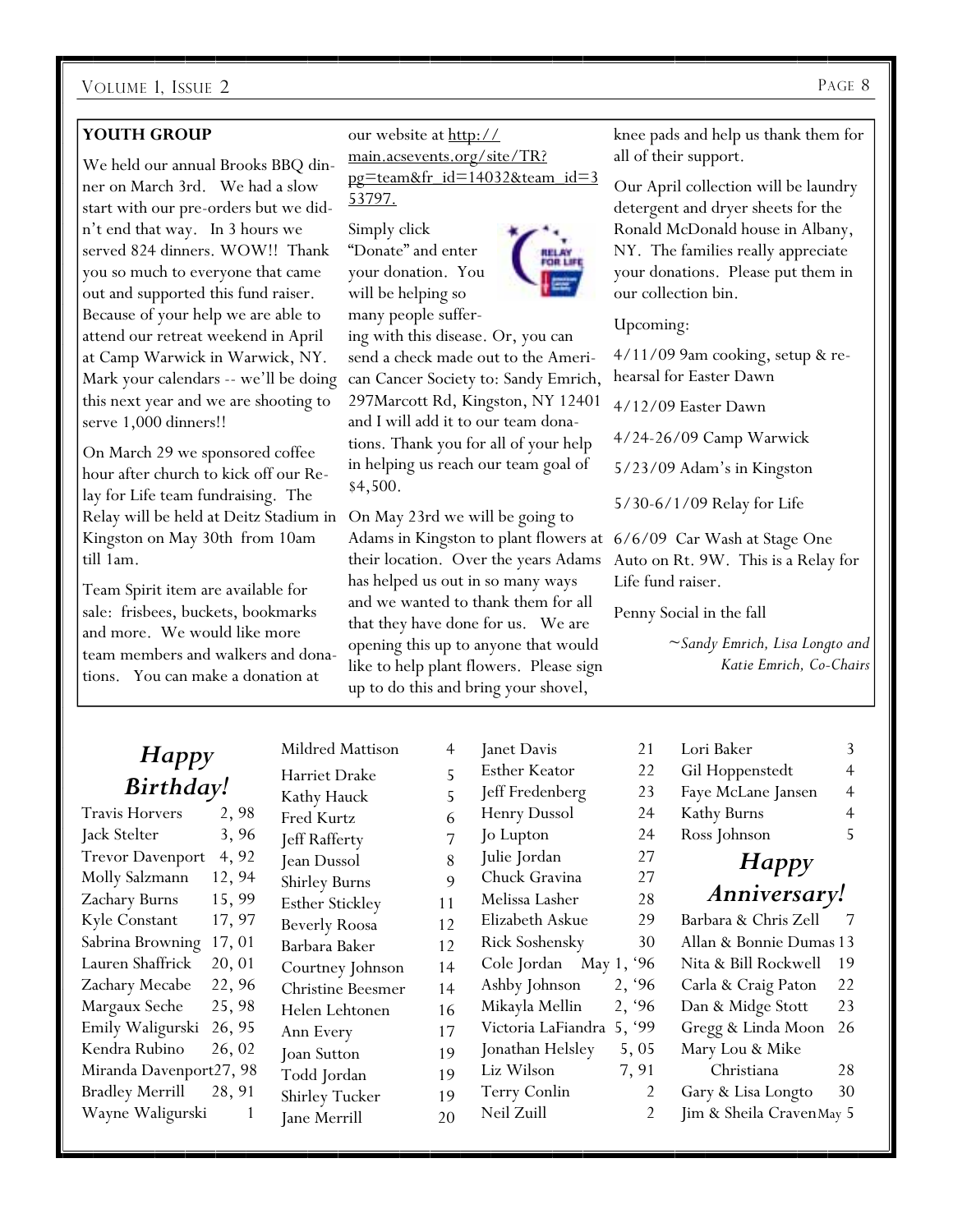#### **Congratulations . . .**

 To Alissa Sumerano, daughter of Cindy and Dino Sumerano and student at Kingston High School, who was invited to perform in Providence, Rhode Island as part of the All-Eastern Mixed Chorus. The All Eastern Conference is a biennial event held under the auspices of the National Association for Music Education. Honors ensembles are comprised of the top student vocalists and musicians from each state in the Eastern Division which ranges from Main to Maryland.

# AND KUDOS to Liz Wilson (Hodel),

daughter of Rebecca Masters and granddaughter of Don and Mary Kent, and Alissa Sumerano (Tzeitel), for their stellar performances in the Kingston High School Musical, *"Fiddler on the Roof."* 

**And** to Sarah Longto, daughter of Gary and Lisa Longto, center for the Kingston High School Girls Basketball Team who made it to the State Final Four!

**Bravo Girls!** 

four-year-old child, whose next door neighbor was an elderly gentleman, who had recently lost his wife.. Upon seeing the man cry, the little boy went into the old gentleman's yard, climbed onto his lap, and just sat there. When his mother asked him what he had said to the neighbor, the little boy just said, 'Nothing, I just helped him cry.'

#### AN INVITATION

You are cordially invited to a celebration of Ministry in music, stories and Communion celebrating the 25th anniversary of the ordination of The Rev. Kenneth L. Walsh Palm Sunday, April 5, 2009 at 4 o'clock in the afternoon Old Dutch Church 272 Wall Street Kingston New York A reception will follow

*"Make no mistake; If he rose at all, it was as His body; if the cells dissolution did not reverse, the molecules reknit, the amino acids rekindle, the Church will fall."* 

*~John Updike* 

#### **Women's Guild**

T hank you for your orders for the Easter flowers that will adorn our altar during this holiday season. The church always has a great spring smell when we enter and that would not happen without your help.

Our church will be hosting the June Classis meeting and dinner on June 16. Natalie Woodard, Shirley Ruth and Shirley Burns will be chairing this event. If you are able to land a hand with setup, making something or cleaning up just let one of these ladies know and they will be more than happy to let you know how you can help.

The Guild has purchased a bookcase that is located in the Dutch Room. The books in the case are for

everyone's use. These books are novels and/or spiritual books. Read a book & bring it back for someone else to enjoy. Or, if you have a book that you have read & don't want

back, then add it to the collection. There will be no charges for late fees. It's an easy way to help everyone out with a good book.

Check it out.

A few weeks ago, we refrom a minister, via email, to send soap and detergent

over to Iraq for the soldiers. We sent over a large box of these items. We hope these items will help soldiers have one less thing to worry about.

On May 17 there will be a

pot luck luncheon held after church. This will be a "getting to know you" getto-together, for old and new church family. Watch the bulletin for sign up information in the coming weeks.

ceived a request Upcoming activities:

4/5/09Easter egg hunt for the kids to be held after church

4/19/09 Meeting—last one until September

5/17/09 Pot Luck Lunch

Hope to see you at a meeting or an event real soon.

*~Sandy Emrich, President*